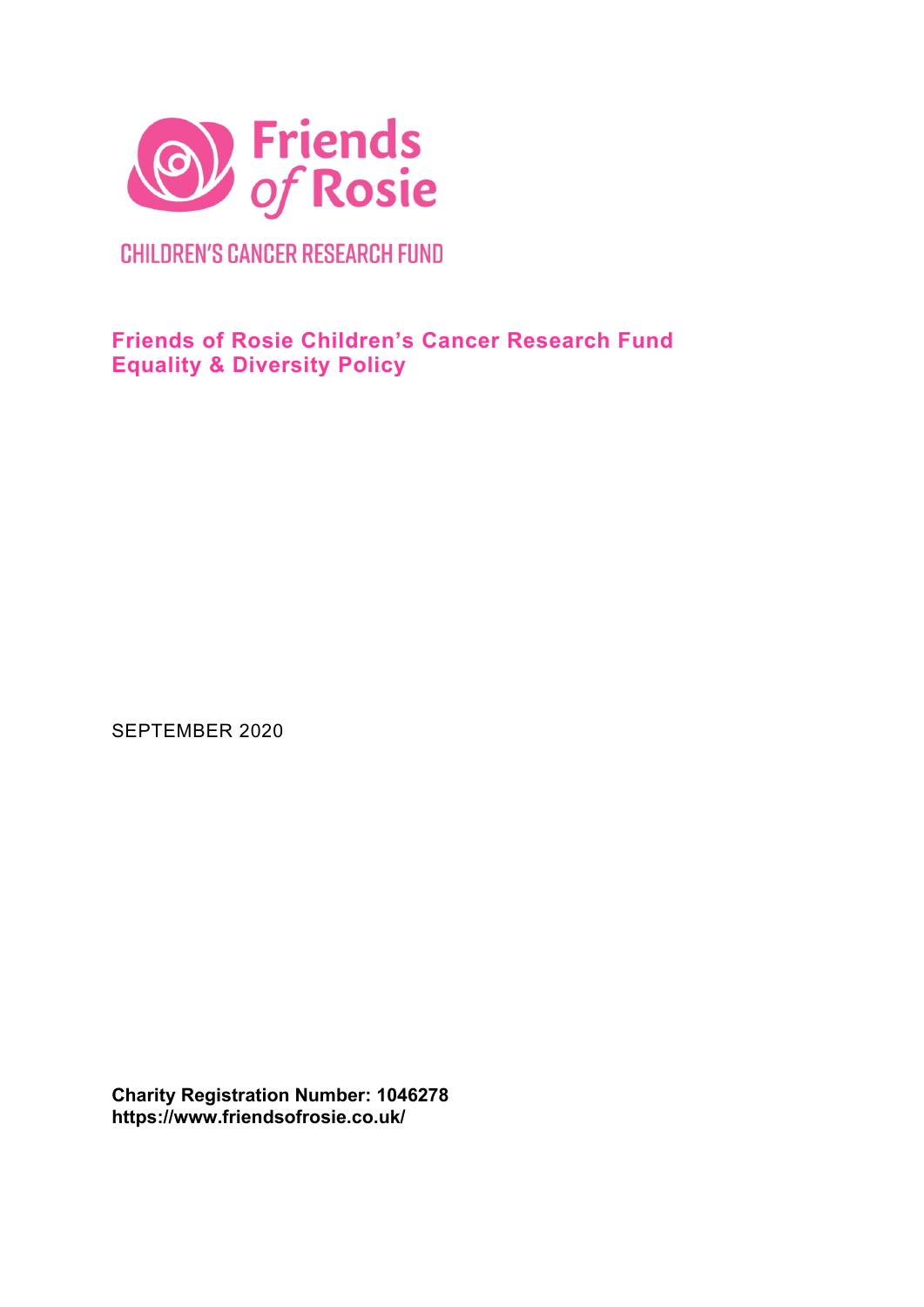### **Introduction**

Friends of Rosie is committed to eliminating unlawful discrimination and encouraging diversity as a charitable fund raiser, research funding provider and in offering opportunities or contracts of employment to provide goods or services paid and unpaid. Our aim is that wherever possible our organisation will be truly representative of all sections of society and whoever is connected with it will feel respected and able to give of their best.

This policy sets out the commitment of Friends of Rosie, its Board of Trustees, and anyone acting or speaking on its behalf, to promote equality of opportunity and to work to eliminate any unlawful or unfair discrimination.

We are committed to providing equality for all irrespective of:

- Age
- Disability
- Race
- Religion or Belief
- Sexual Orientation
- Sex
- Gender reassignment
- Pregnancy and Maternity
- Marriage and Civil Partnership

These are known as 'Protected Characteristics' under the Equality Act (2010)

We will work to ensure all trustees, staff, volunteers and grant applicants are treated with respect and are not subjected to discrimination by the charity on any of these grounds. Selection for employment, contracts for services, paid or unpaid, Grant awards or any other benefits or opportunities will be on the basis of aptitude and ability.

### **Application**

This policy applies to all members of the Charity and anyone who works with or for the Charity or is in any way associated with the Charity in whatever capacity, paid or unpaid.

### **Commitments**

We will:

- Value diversity and promote equality of opportunity for all
- Foster good relations between people who share a protected characteristic and those who do not.
- Create an environment in which individual differences and the contributions of all those associated with the Charity are recognised and valued.
- Promote an inclusive and harmonious environment where there is mutual respect and where bullying and harassment, or intimidation will not be tolerated.
- Carry out an equality analysis of our policies, practices and procedures to ensure fairness.
- Take seriously any breaches of this policy and take appropriate action.